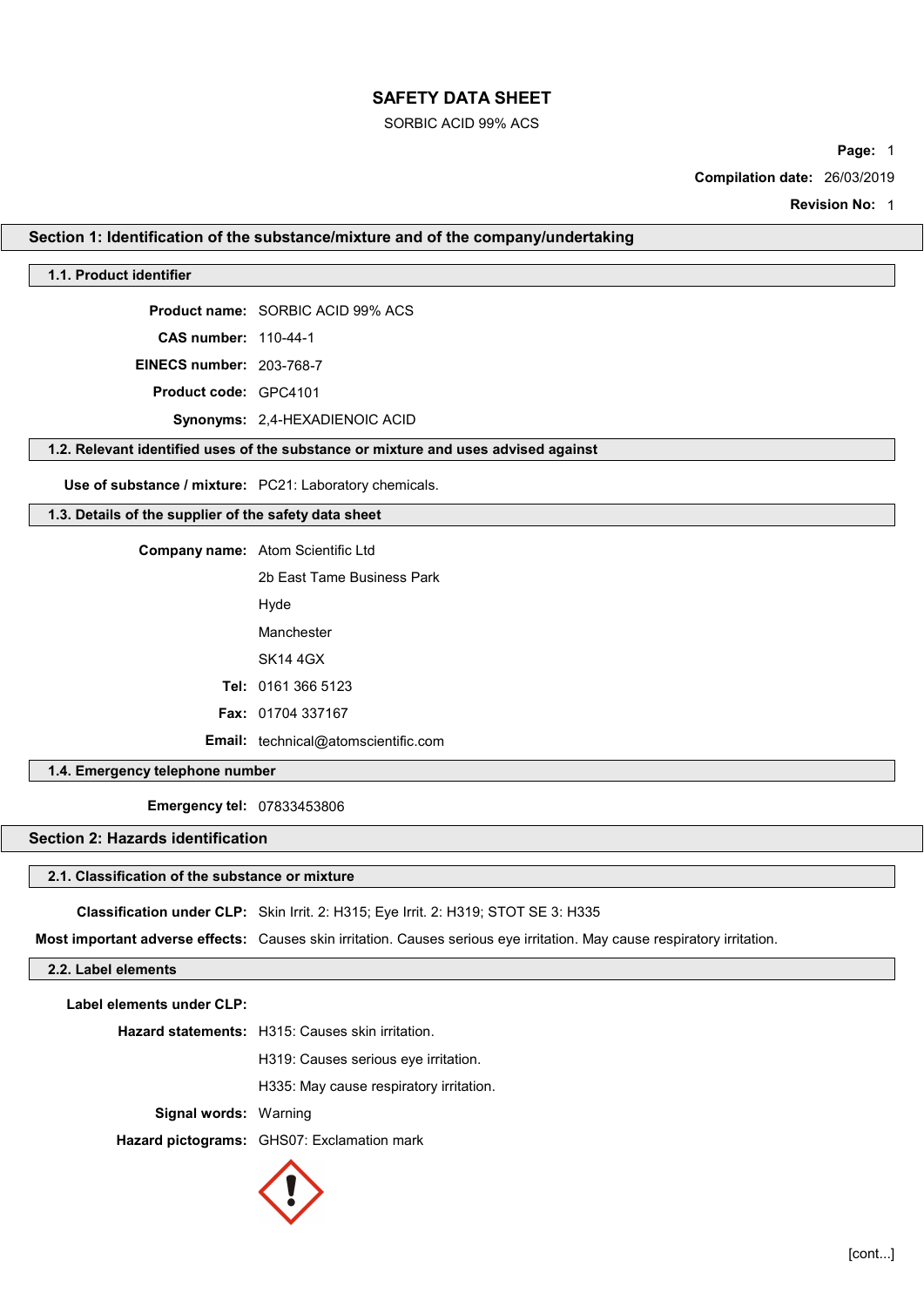### SORBIC ACID 99% ACS

| <b>Precautionary statements:</b> P280: Wear protective gloves/protective clothing/eye protection/face protection. |
|-------------------------------------------------------------------------------------------------------------------|
| P305+351+338: IF IN EYES: Rinse cautiously with water for several minutes. Remove                                 |
| contact lenses, if present and easy to do. Continue rinsing.                                                      |
| P337+313: If eye irritation persists: Get medical advice/attention.                                               |

### 2.3. Other hazards

Other hazards: This substance/mixture contains no components considered to be either persistent, bioaccumulative and toxic (PBT), or very persistent and very bioaccumulative (vPvB) at levels of 0.1% or higher.

PBT: This product is not identified as a PBT/vPvB substance.

### Section 3: Composition/information on ingredients

### 3.1. Substances

Chemical identity: SORBIC ACID 99% ACS CAS number: 110-44-1 EINECS number: 203-768-7 Contains: Formula : C6H8O2 Molecular weight : 112.13 g/mol

### Section 4: First aid measures

| 4.1. Description of first aid measures                                          |                                                                                                             |  |
|---------------------------------------------------------------------------------|-------------------------------------------------------------------------------------------------------------|--|
|                                                                                 | Skin contact: Wash immediately with plenty of soap and water. Consult a doctor.                             |  |
|                                                                                 | Eye contact: Bathe the eye with running water for 15 minutes. Consult a doctor.                             |  |
|                                                                                 | Ingestion: Never give anything by mouth to an unconscious person. Wash out mouth with water.                |  |
|                                                                                 | Consult a doctor.                                                                                           |  |
|                                                                                 | <b>Inhalation:</b> Move to fresh air in case of accidental inhalation of vapours. If unconscious, check for |  |
|                                                                                 | breathing and apply artificial respiration if necessary. Consult a doctor.                                  |  |
| 4.2. Most important symptoms and effects, both acute and delayed                |                                                                                                             |  |
|                                                                                 | <b>Skin contact:</b> Severe skin irritation.                                                                |  |
|                                                                                 | <b>Eye contact:</b> There may be irritation and redness.                                                    |  |
|                                                                                 | <b>Ingestion:</b> No data available.                                                                        |  |
|                                                                                 | Inhalation: No data available.                                                                              |  |
| Delayed / immediate effects: No data available.                                 |                                                                                                             |  |
| 4.3. Indication of any immediate medical attention and special treatment needed |                                                                                                             |  |
| Immediate / special treatment: No data available.                               |                                                                                                             |  |
| Section 5: Fire-fighting measures                                               |                                                                                                             |  |

#### ngnung

5.1. Extinguishing media

Extinguishing media: Water spray. Alcohol resistant foam. Dry chemical powder. Carbon dioxide.

Page: 2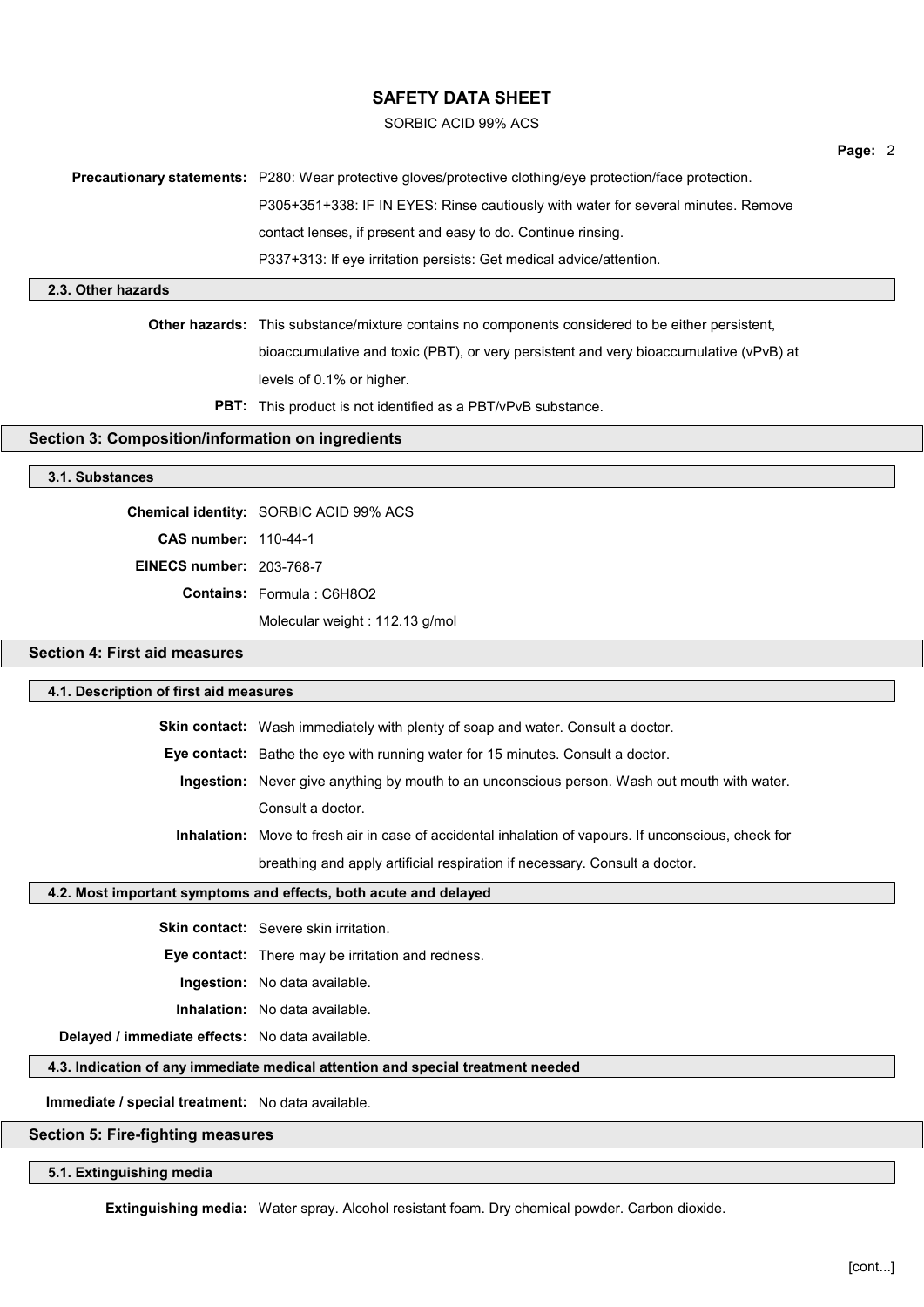#### SORBIC ACID 99% ACS

Page: 3

#### 5.2. Special hazards arising from the substance or mixture

#### Exposure hazards: In combustion emits fumes of carbon oxides.

### 5.3. Advice for fire-fighters

Advice for fire-fighters: Wear self-contained breathing apparatus.

### Section 6: Accidental release measures

#### 6.1. Personal precautions, protective equipment and emergency procedures

Personal precautions: Use personal protective equipment. Avoid dust formation. Avoid breathing vapours, mist

or gas. Ensure adequate ventilation. Avoid breathing dust. For personal protection see

section 8.

### 6.2. Environmental precautions

Environmental precautions: Do not discharge into drains or rivers.

### 6.3. Methods and material for containment and cleaning up

Clean-up procedures: Pick up and arrange disposal without creating dust. Sweep up and shovel. Keep in

suitable, closed containers for disposal.

### 6.4. Reference to other sections

Reference to other sections: Refer to section 13 of SDS.

### Section 7: Handling and storage

#### 7.1. Precautions for safe handling

Handling requirements: Avoid contact with skin and eyes. Avoid formation of dust and aerosols.

Provide appropriate exhaust ventilation at places where dust is formed.

For precautions see section 2.2.

### 7.2. Conditions for safe storage, including any incompatibilities

Storage conditions: Store in cool, well ventilated area. Keep container tightly closed. Recommended storage

temperature 2 - 8 °C. Storage class (TRGS 510): Non Combustible Solids

Suitable packaging: Not applicable.

7.3. Specific end use(s)

Specific end use(s): No special requirement.

### Section 8: Exposure controls/personal protection

### 8.1. Control parameters

Workplace exposure limits: No data available.

### 8.1. DNEL/PNEC Values

DNEL / PNEC No data available.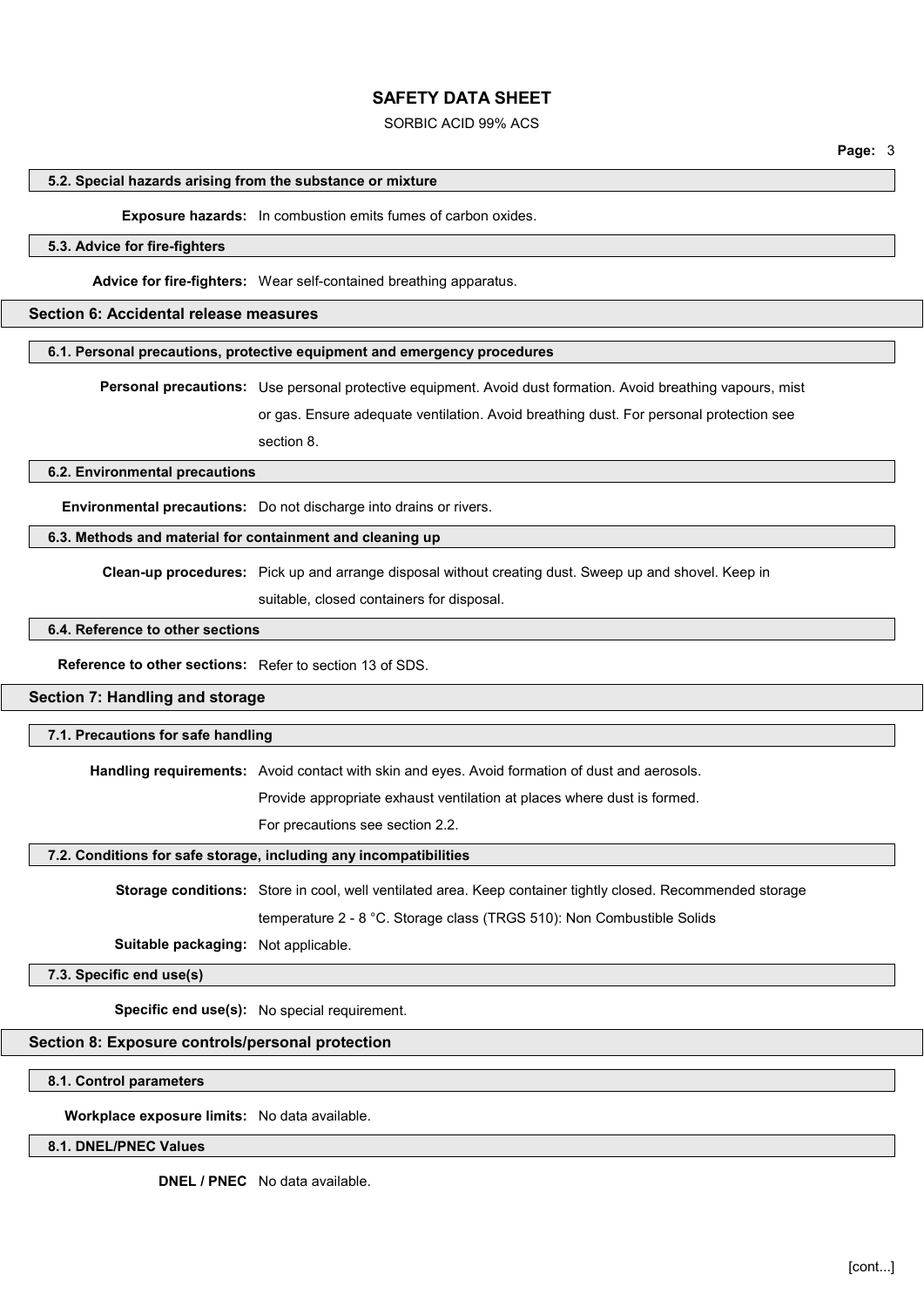SORBIC ACID 99% ACS

| 8.2. Exposure controls                    |                                                                                                                     |
|-------------------------------------------|---------------------------------------------------------------------------------------------------------------------|
|                                           | Engineering measures: Handle in accordance with good industrial hygiene and safety practice. Wash hands             |
|                                           | before breaks and at the end of workday.                                                                            |
|                                           | <b>Respiratory protection:</b> For nuisance exposures use type P95 (US) or type P1 (EU EN 143) particle respirator. |
|                                           | For higher level protection use type OV/AG/P99 (US) or type ABEK-P2 (EU EN 143)                                     |
|                                           | respirator cartridges. Use respirators and components tested and approved under                                     |
|                                           | appropriate government standards such as NIOSH (US) or CEN (EU).                                                    |
| Hand protection: Full contact             |                                                                                                                     |
|                                           | Material: Nitrile rubber                                                                                            |
|                                           | Minimum layer thickness: 0.11 mm                                                                                    |
|                                           | Break through time: 480 min Splash contact                                                                          |
|                                           | Material: Nitrile rubber                                                                                            |
|                                           | Minimum layer thickness: 0.11 mm                                                                                    |
|                                           | Break through time: 480 min Use proper glove removal technique (without touching                                    |
|                                           | glove's outer surface) to avoid skin contact with this product. Dispose of contaminated                             |
|                                           | gloves after use in accordance with applicable laws and good laboratory practices.                                  |
|                                           | Wash and dry hands.                                                                                                 |
|                                           | Eye protection: Safety glasses with side-shields. Use equipment for eye protection tested and approved              |
|                                           | under appropriate government standards such as NIOSH (US) or EN 166(EU).                                            |
|                                           | Skin protection: Impervious clothing. The type of protective equipment must be selected according to the            |
|                                           | concentration and amount of the dangerous substance at the specific workplace.                                      |
|                                           | Environmental: Do not let product enter drains.                                                                     |
| ction Q: Physical and chomical proporting |                                                                                                                     |

# Section 9: Physical and chemical properties

### 9.1. Information on basic physical and chemical properties

State: Crystalline Colour: White Boiling point/range°C: 170 °C and the matrix of the Melting point/range°C: 132 - 135 °C - lit.

pH: 3.3 at 1.6 g/l

Flash point°C: 127 °C **Part.coeff. n-octanol/water:** log Pow: 1.858 Vapour pressure: 0.01 hPa at 20 °C COMPONE Relative density: 1.200 g/cm3 at 20 °C

#### 9.2. Other information

**Other information:** Not applicable.

## Section 10: Stability and reactivity

10.1. Reactivity

Reactivity: No data available.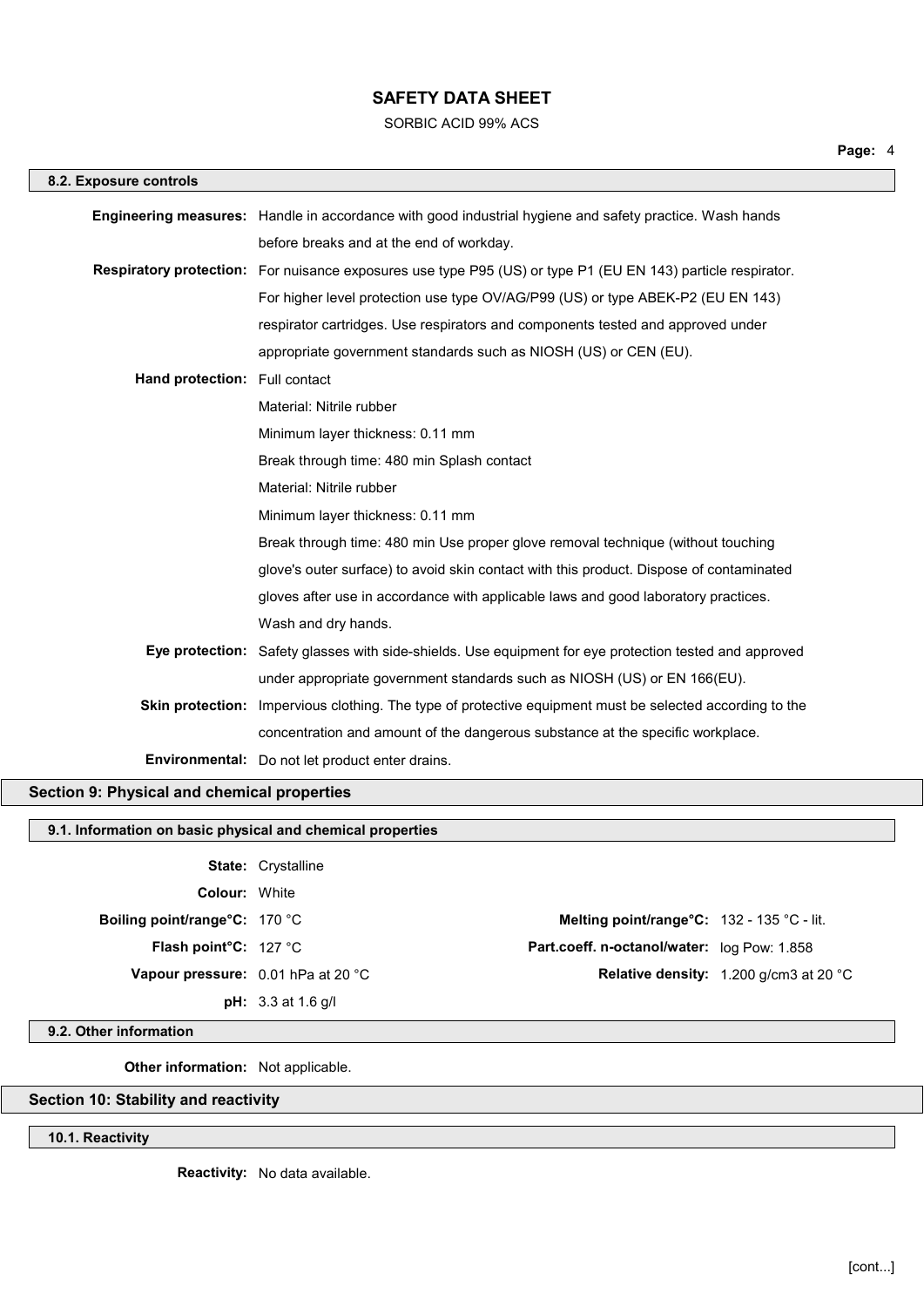### SORBIC ACID 99% ACS

Page: 5

### 10.2. Chemical stability

Chemical stability: Stable under normal conditions.

## 10.3. Possibility of hazardous reactions

Hazardous reactions: No data available.

### 10.4. Conditions to avoid

Conditions to avoid: Light.

10.5. Incompatible materials

Materials to avoid: Bases. Oxidising agents. Reducing agents.

### 10.6. Hazardous decomposition products

Haz. decomp. products: No data available.

Section 11: Toxicological information

### 11.1. Information on toxicological effects

#### Toxicity values:

| Route         | species    | Test | ∨alue | Units |
|---------------|------------|------|-------|-------|
| <b>DERMAL</b> | <b>RBT</b> | LD50 | .00C  | mg/kg |

#### Relevant hazards for substance:

| Hazard                        | Route      | Basis              |
|-------------------------------|------------|--------------------|
| Skin corrosion/irritation     | DRM        | Based on test data |
| Serious eye damage/irritation | OPT        | Based on test data |
| STOT-single exposure          | <b>INH</b> | Based on test data |

### Symptoms / routes of exposure

Skin contact: Severe skin irritation.

Eye contact: There may be irritation and redness.

Ingestion: No data available.

Inhalation: No data available.

Delayed / immediate effects: No data available.

Other information: Not applicable.

### Section 12: Ecological information

#### 12.1. Toxicity

Ecotoxicity values: No data available.

#### 12.2. Persistence and degradability

Persistence and degradability: No data available.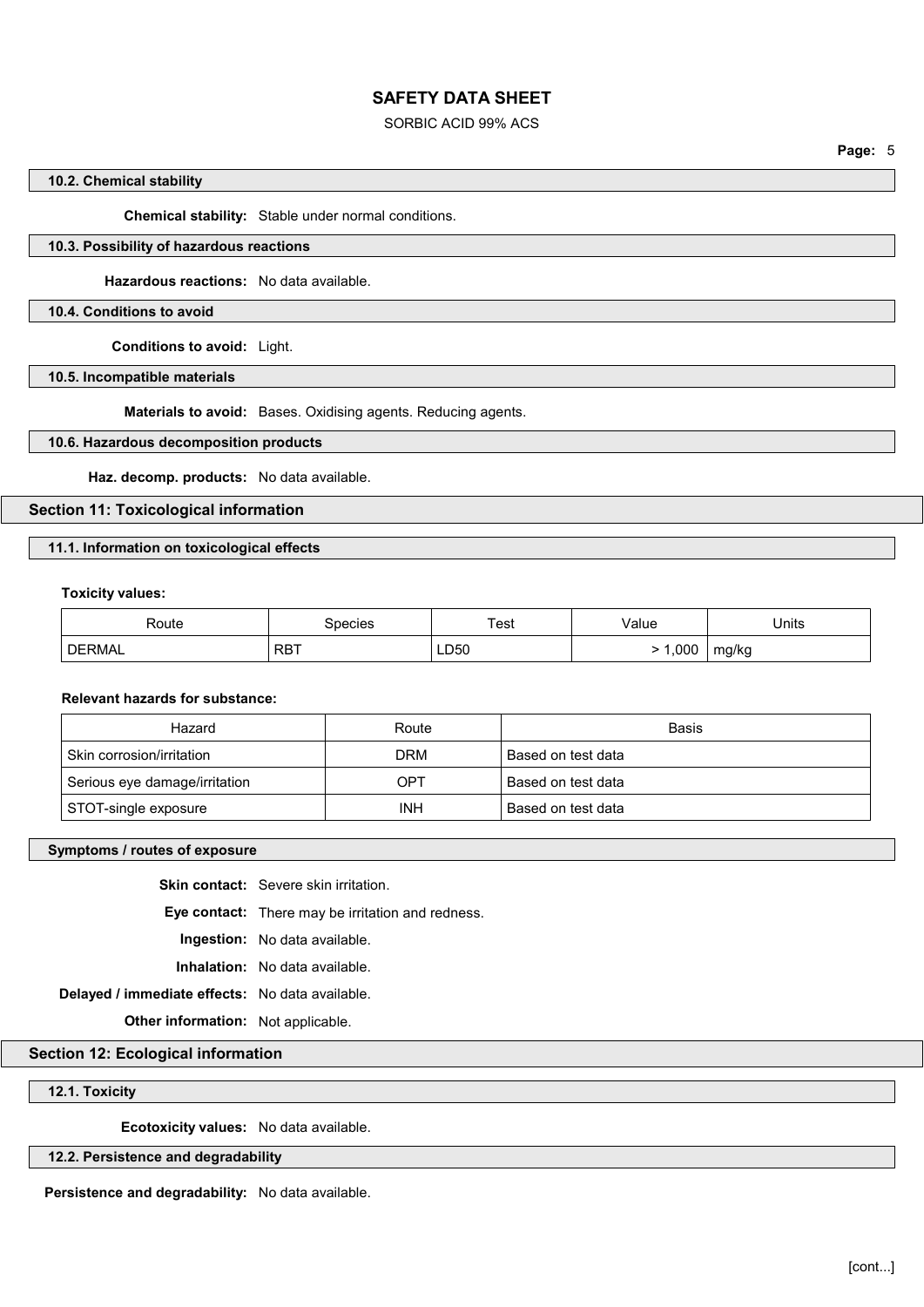### SORBIC ACID 99% ACS

Page: 6

#### 12.3. Bioaccumulative potential

Bioaccumulative potential: No data available.

### 12.4. Mobility in soil

Mobility: No data available.

### 12.5. Results of PBT and vPvB assessment

PBT identification: This product is not identified as a PBT/vPvB substance.

12.6. Other adverse effects

## Other adverse effects: No data available.

#### Section 13: Disposal considerations

#### 13.1. Waste treatment methods

Disposal operations: Offer surplus and non-recyclable solutions to a licensed disposal company. Dissolve or mix the material with a combustible solvent and burn in a chemical incinerator equipped with an afterburner and scrubber. Recovery operations: Not applicable.

Disposal of packaging: Dispose of as unused product.

NB: The user's attention is drawn to the possible existence of regional or national regulations regarding disposal.

#### Section 14: Transport information

Transport class: This product does not require a classification for transport.

### Section 15: Regulatory information

#### 15.1. Safety, health and environmental regulations/legislation specific for the substance or mixture

Specific regulations: This safety datasheet complies with the requirements of Regulation (EC) No. 1907/2006.

#### 15.2. Chemical Safety Assessment

Chemical safety assessment: A chemical safety assessment has not been carried out for the substance or the mixture

by the supplier.

#### Section 16: Other information

### Other information

|                                                                 | <b>Other information:</b> This safety data sheet is prepared in accordance with Commission Regulation (EU) No |
|-----------------------------------------------------------------|---------------------------------------------------------------------------------------------------------------|
|                                                                 | 453/2010.                                                                                                     |
| <b>Phrases used in s.2 and 3:</b> H315: Causes skin irritation. | * indicates text in the SDS which has changed since the last revision.                                        |
|                                                                 |                                                                                                               |
|                                                                 | H319: Causes serious eye irritation.                                                                          |
|                                                                 | H335: May cause respiratory irritation.                                                                       |